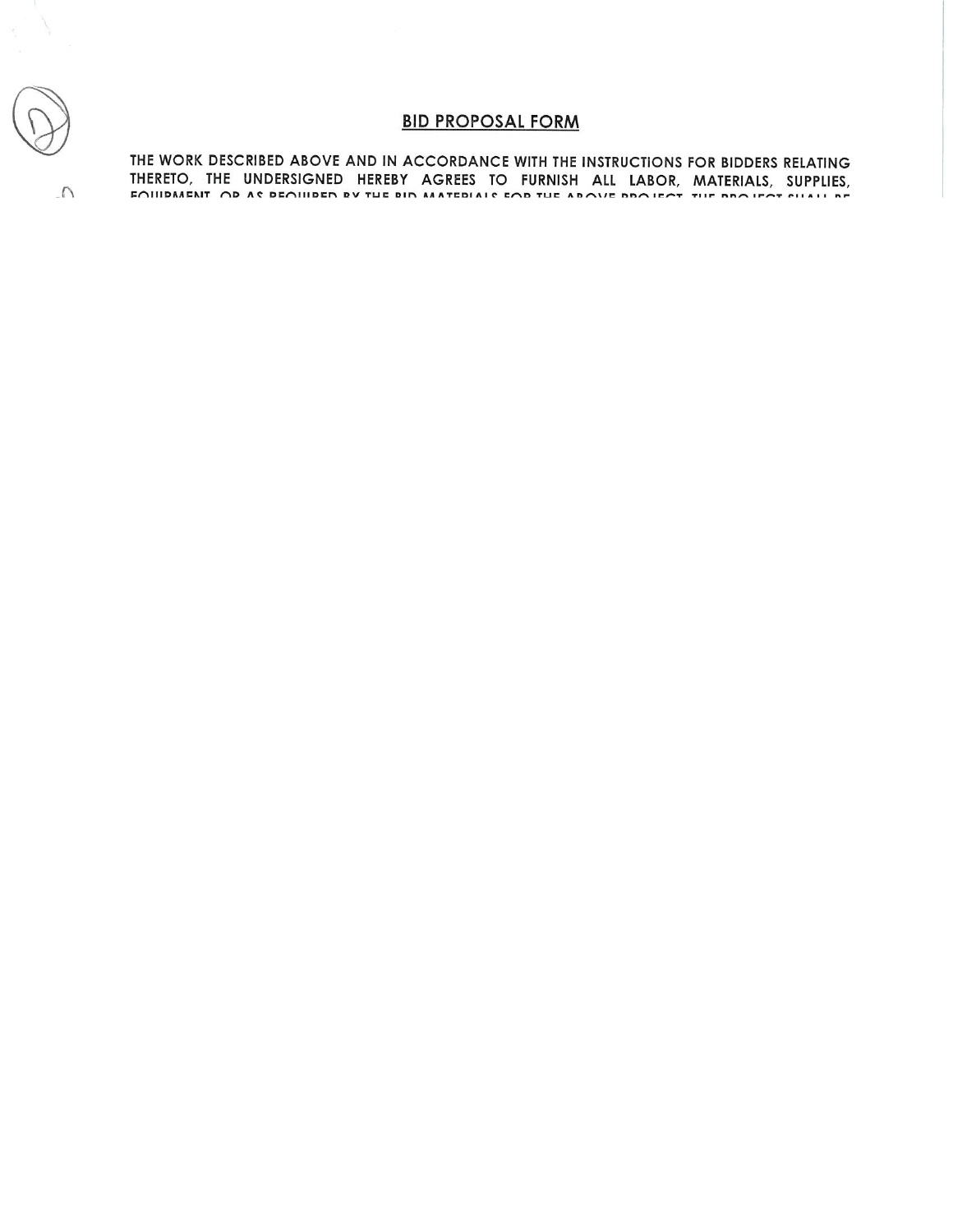### **BID PROPOSAL FORM**

THE WORK DESCRIBED ABOVE AND IN ACCORDANCE WITH THE INSTRUCTIONS FOR BIDDERS RELATING THERETO, THE UNDERSIGNED HEREBY AGREES TO FURNISH ALL LABOR, MATERIALS, SUPPLIES, EQUIPMENT, OR AS REQUIRED BY THE BID MATERIALS FOR THE ABOVE PROJECT. THE PROJECT SHALL BE AWARDED TO ONE OR MORE CONTRACTORS WITH THE LOWEST, RESPONSIBLE, RESPONSIVE BID AS REQUIRED IN THE SPECIFICATIONS.

TOTAL LUMP SUM AMOUNT FOR 794 EAST STATE, TRENTON NJ

ONE HUNDRED NINETY SEVEN THOUSAND THREE HUNDRED FORTY DOLLARS

(Written Dollar Amount)

197,340.00 S.

(Numerals)

TOTAL LUMP SUM AMOUNT FOR 40 FOWLER STREET, TRENTON, NJ

ONE HUNDRED SIXTY EIGHT THOUSAND THREE HUNDRED FORTY DOLLARS

(Written Dollar Amount)

168,340.00  $\mathsf{S}$ 

(Numerals)

GRAND TOTAL AMOUNT FOR BOTH LOCATIONS

 $$360,340.00$ 

 $436568$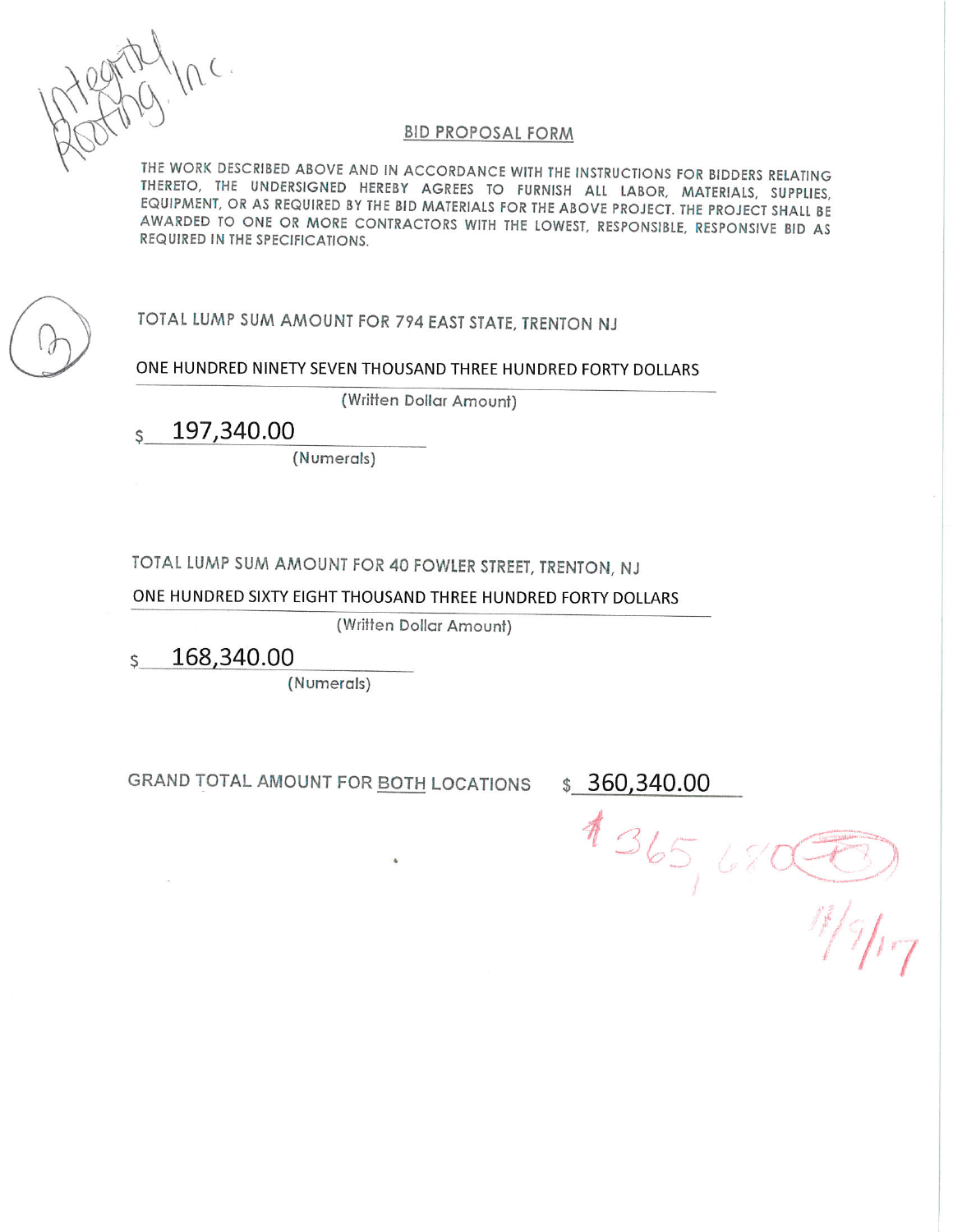## **BID PROPOSAL FORM**

Lol V. Pitozei THE WORK DESCRIBED ABOVE AND IN ACCORDANCE WITH THE INSTRUCTIONS FOR BIDDERS RELATING THERETO, THE UNDERSIGNED HEREBY AGREES TO FURNISH ALL LABOR, MATERIALS, SUPPLIES, EQUIPMENT, OR AS REQUIRED BY THE BID MATERIALS FOR THE ABOVE PROJECT. THE PROJECT SHALL BE AWARDED TO ONE OR MORE CONTRACTORS WITH THE LOWEST. RESPONSIBLE. RESPONSIVE BID AS **REQUIRED IN THE SPECIFICATIONS.** 

TOTAL LUMP SUM AMOUNT FOR 794 EAST STATE, TRENTON NJ

Two Hurched Funty custor Though from the Check of lans \*

# TOTAL LUMP SUM AMOUNT FOR 40 FOWLER STREET, TRENTON, NJ

|           |                         |  | Two Hindred Two Thousand four Headred dellans - |  |
|-----------|-------------------------|--|-------------------------------------------------|--|
|           | (Written Dollar Amount) |  |                                                 |  |
| 202, 400, |                         |  |                                                 |  |
|           | (Numerals)              |  |                                                 |  |

GRAND TOTAL AMOUNT FOR BOTH LOCATIONS \$460, See 6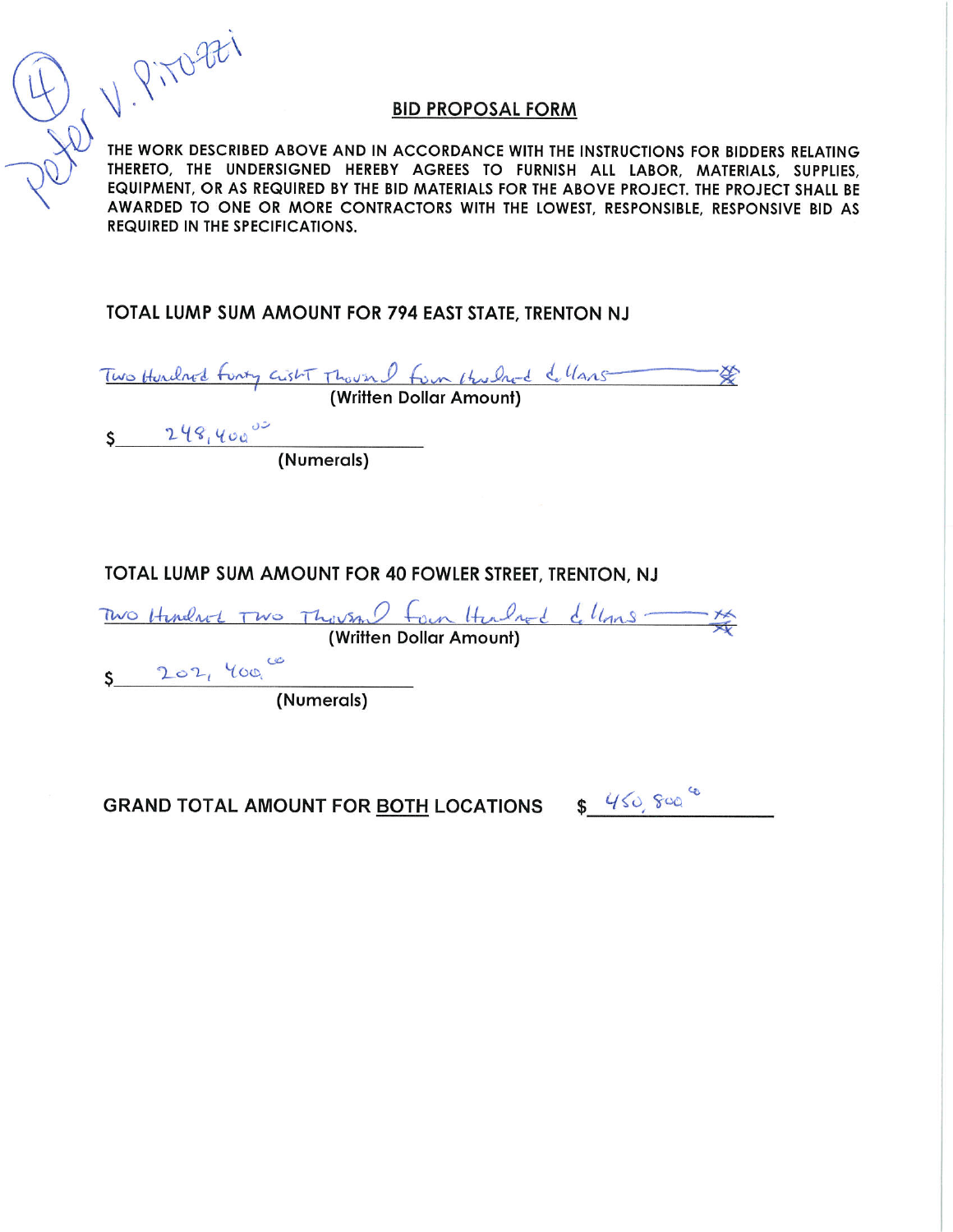## **BID PROPOSAL FORM**

THE WORK DESCRIBED ABOVE AND IN ACCORDANCE WITH THE INSTRUCTIONS FOR BIDDERS RELATING THERETO, THE UNDERSIGNED HEREBY AGREES TO FURNISH ALL LABOR, MATERIALS, SUPPLIES, EQUIPMENT, OR AS REQUIRED BY THE BID MATERIALS FOR THE ABOVE PROJECT. THE PROJECT SHALL BE AWARDED TO ONE OR MORE CONTRACTORS WITH THE LOWEST, RESPONSIBLE, RESPONSIVE BID AS **REQUIRED IN THE SPECIFICATIONS.** 

TOTAL LUMP SUM AMOUNT FOR 794 EAST STATE, TRENTON NJ

Three hundred seventy four thousand dollars and 00/100<br>(Written Dollar Amount)<br>5 374,000 00 (Numerals)

# TOTAL LUMP SUM AMOUNT FOR 40 FOWLER STREET, TRENTON, NJ

Three hundred seventy four thousand dollars and object

 $\frac{574,0000}{(Numerals)}$ 

 $$748.000$ **GRAND TOTAL AMOUNT FOR BOTH LOCATIONS**